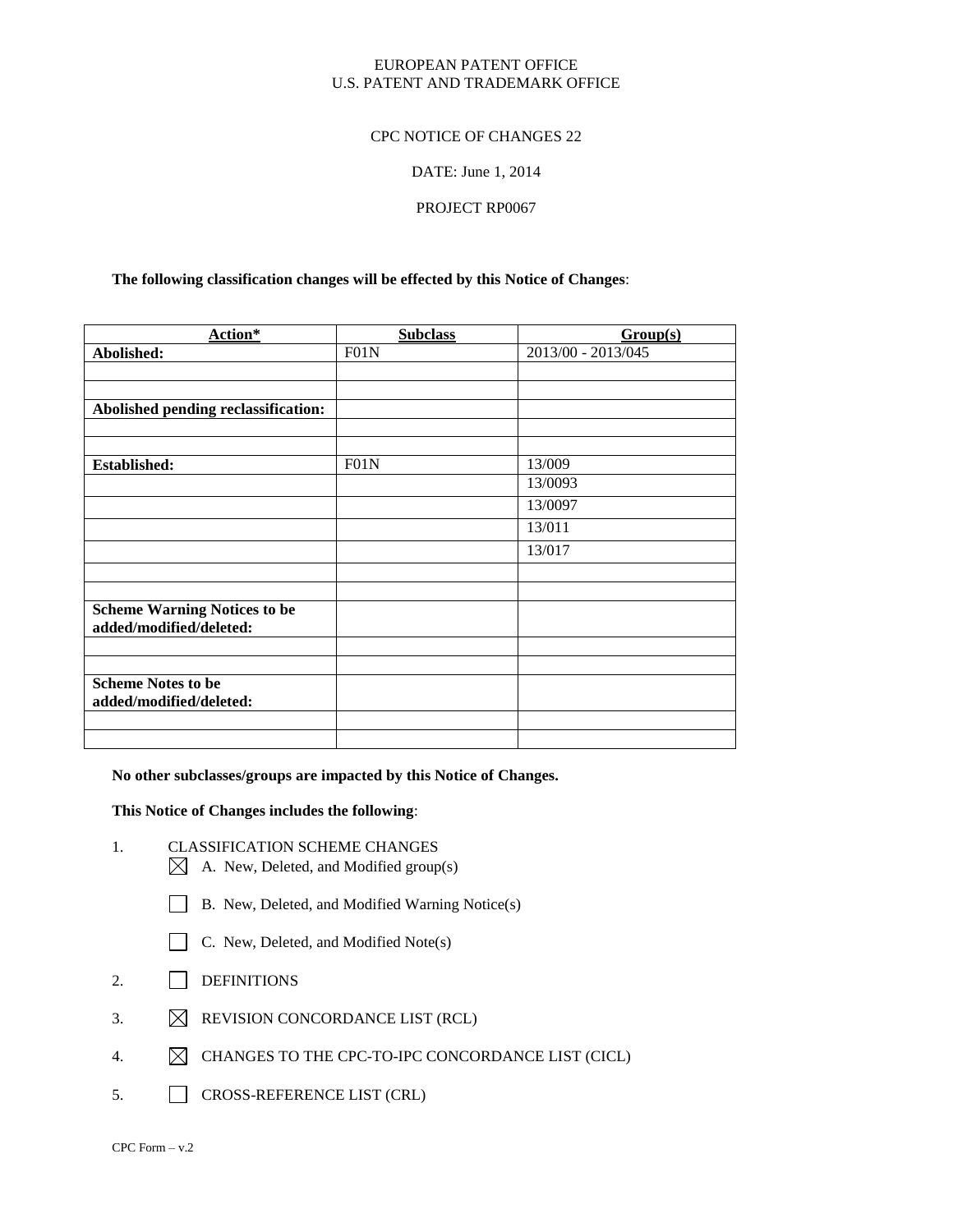# CPC NOTICE OF CHANGES 22

# DATE: June 1, 2014

# PROJECT RP0067

| Rapporteur Office:           | EPO           |
|------------------------------|---------------|
| Project Rapporteur:          | EPO           |
| Project Leader:              | EPO           |
| $Editor(s)$ :                | <b>USPTO</b>  |
| Editorial Board Reviewer(s): | EPO and USPTO |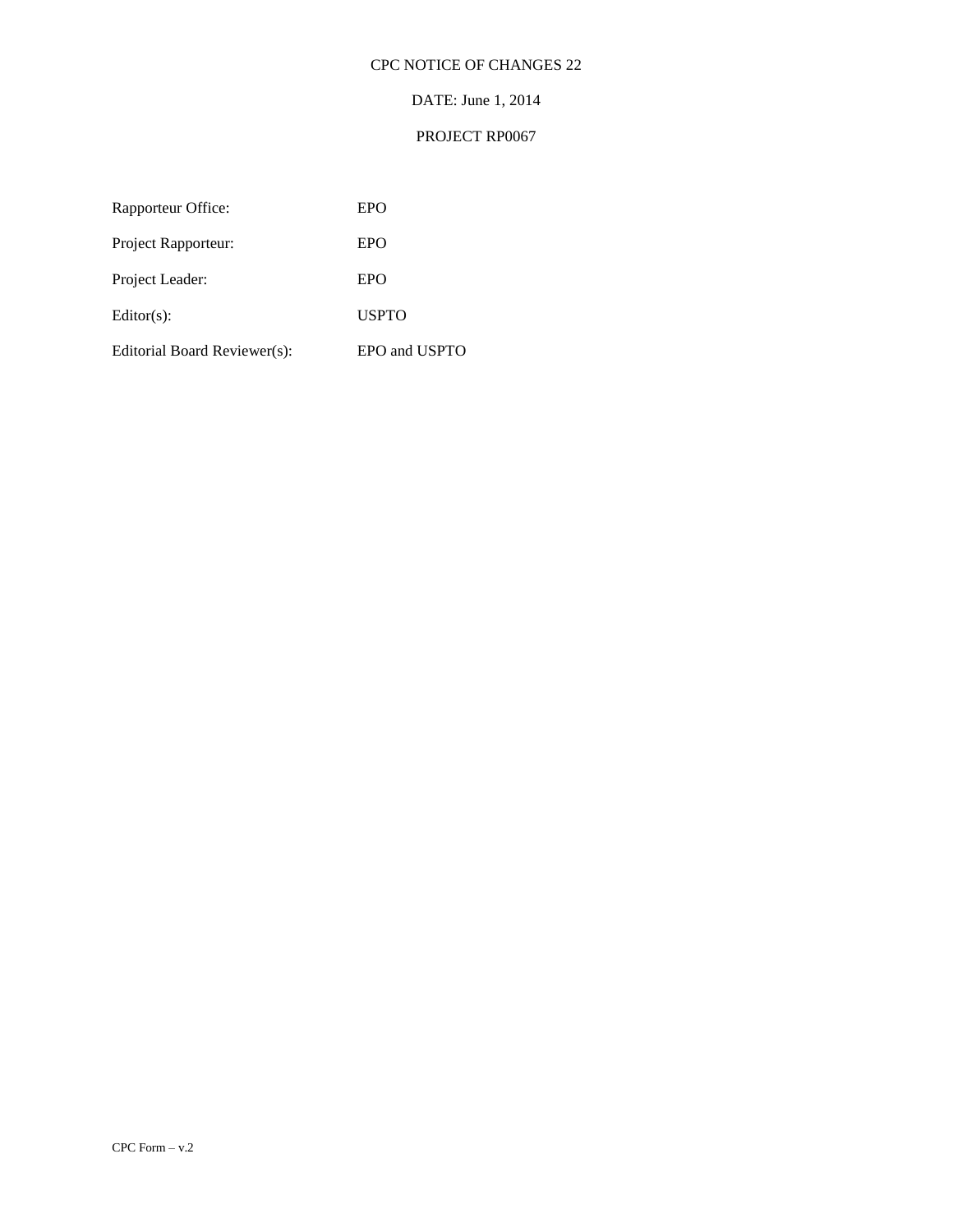#### CPC NOTICE OF CHANGES 22

DATE: June 1, 2014

#### PROJECT RP0067

# 1. CLASSIFICATION SCHEME CHANGES

A. New, Deleted, and Modified group(s)

#### **SUBCLASS F01N - GAS-FLOW SILENCERS OR EXHAUST APPARATUS FOR MACHINES OR ENGINES IN GENERAL; GAS-FLOW SILENCERS OR EXHAUST APPARATUS FOR INTERNAL COMBUSTION ENGINES**

| Type*              | <b>Symbol</b> | <b>Indent Level</b> | <b>Title</b>                                                                                                                       |  |
|--------------------|---------------|---------------------|------------------------------------------------------------------------------------------------------------------------------------|--|
| U                  | F01N13/008    | 1                   | {Mounting or arrangement of exhaust sensors in or<br>on exhaust apparatus (sensor arrangements for<br>engine control F02D41/1439)} |  |
| $\mathbf N$        | F01N13/009    | 1                   | {having two or more separate purifying devices<br>arranged in series}                                                              |  |
| ${\bf N}$          | F01N13/0093   | $\overline{2}$      | {the purifying devices are of the same type}                                                                                       |  |
| $\overline{\rm N}$ | F01N13/0097   | $\mathfrak{D}$      | {the purifying devices are arranged in a single<br>housing}                                                                        |  |
| $\mathbf N$        | F01N13/011    | 1                   | {having two or more purifying devices arranged in<br>parallel}                                                                     |  |
| $\mathbf N$        | F01N13/017    | $\overline{2}$      | {the purifying devices are arranged in a single<br>housing}                                                                        |  |
|                    |               |                     |                                                                                                                                    |  |
| D                  | F01N2013/023  | 2                   | transfer of documents to 13/0093 (INV)                                                                                             |  |
| D                  | F01N2013/026  | $\overline{2}$      | transfer of documents to 13/0097 (INV)                                                                                             |  |
| D                  | F01N2013/045  | $\overline{c}$      | transfer of documents to 13/0017 (INV)                                                                                             |  |
|                    |               |                     |                                                                                                                                    |  |
|                    |               |                     |                                                                                                                                    |  |
|                    |               |                     |                                                                                                                                    |  |
|                    |               |                     |                                                                                                                                    |  |
|                    |               |                     |                                                                                                                                    |  |
|                    |               |                     |                                                                                                                                    |  |
|                    |               |                     |                                                                                                                                    |  |
|                    |               |                     |                                                                                                                                    |  |
|                    |               |                     |                                                                                                                                    |  |
|                    |               |                     |                                                                                                                                    |  |

\*N = new entries, C = entries with modified file scope, M = subclasses or groups do not impact the file scope, D = deleted entries, U = entries that are unchanged, but presented in order to show the hierarchy of the scheme to simplify understanding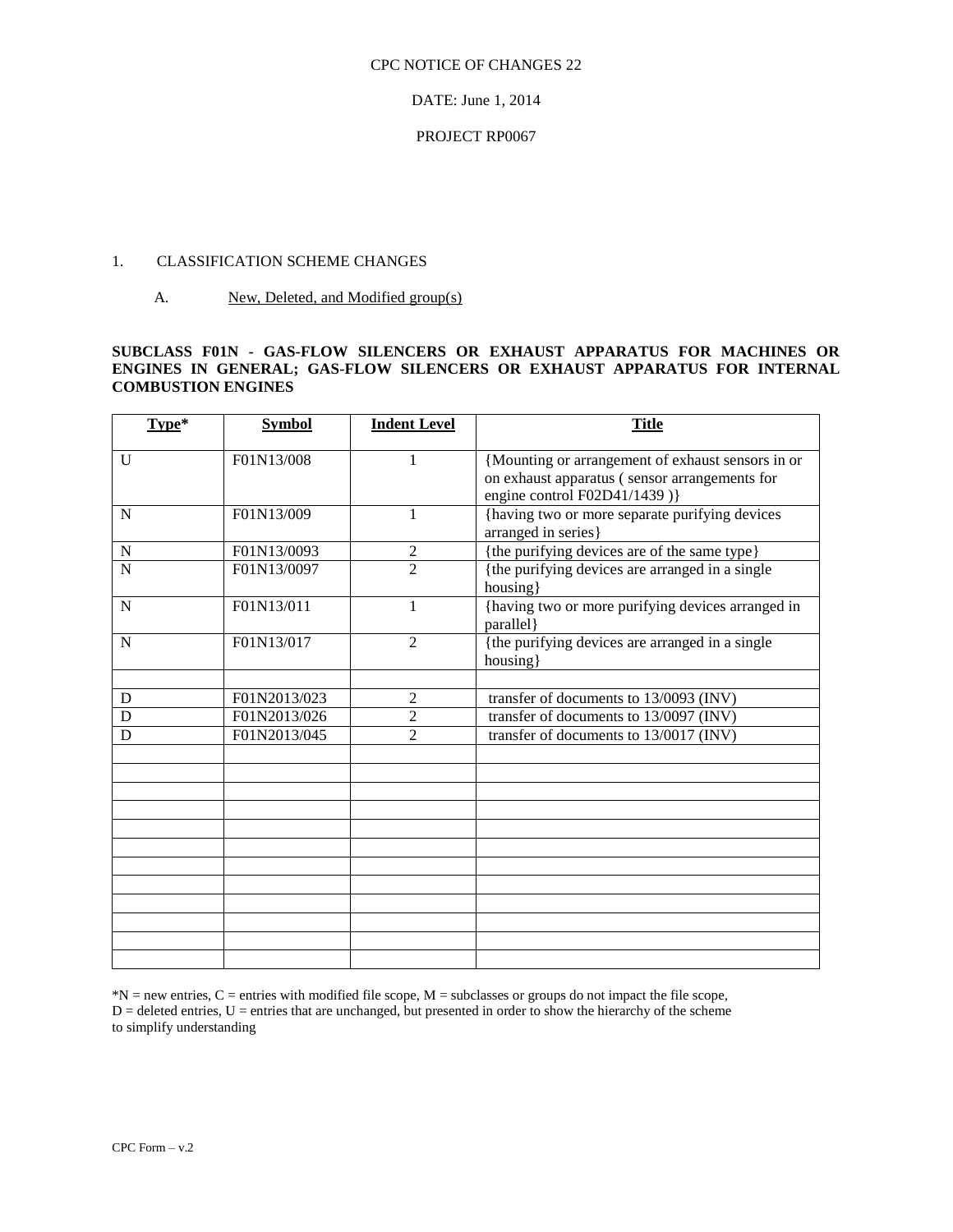# DATE: June 1, 2014

# PROJECT RP0067

# 3. REVISION CONCORDANCE LIST (RCL)

| <b>From CPC Symbol</b> | <b>To CPC Symbol</b> | Actions in addition to D                        |
|------------------------|----------------------|-------------------------------------------------|
|                        |                      |                                                 |
| F01N 2013/023          | F01N 13/0093         | transfer to $F01N13/0093$ (INV)                 |
| F01N 2013/026          | F01N 13/0097         | transfer to $F01N13/0097$ (INV)                 |
| F01N 2013/045          | F01N 13/017          | transfer to $F01N13/017$ (INV)                  |
|                        |                      |                                                 |
|                        | F01N 13/009          | transfer from F01N13/02 (A) to F01N13/009 (INV) |
|                        | F01N 13/011          | transfer from F01N13/04 (A) to F01N13/011 (INV) |